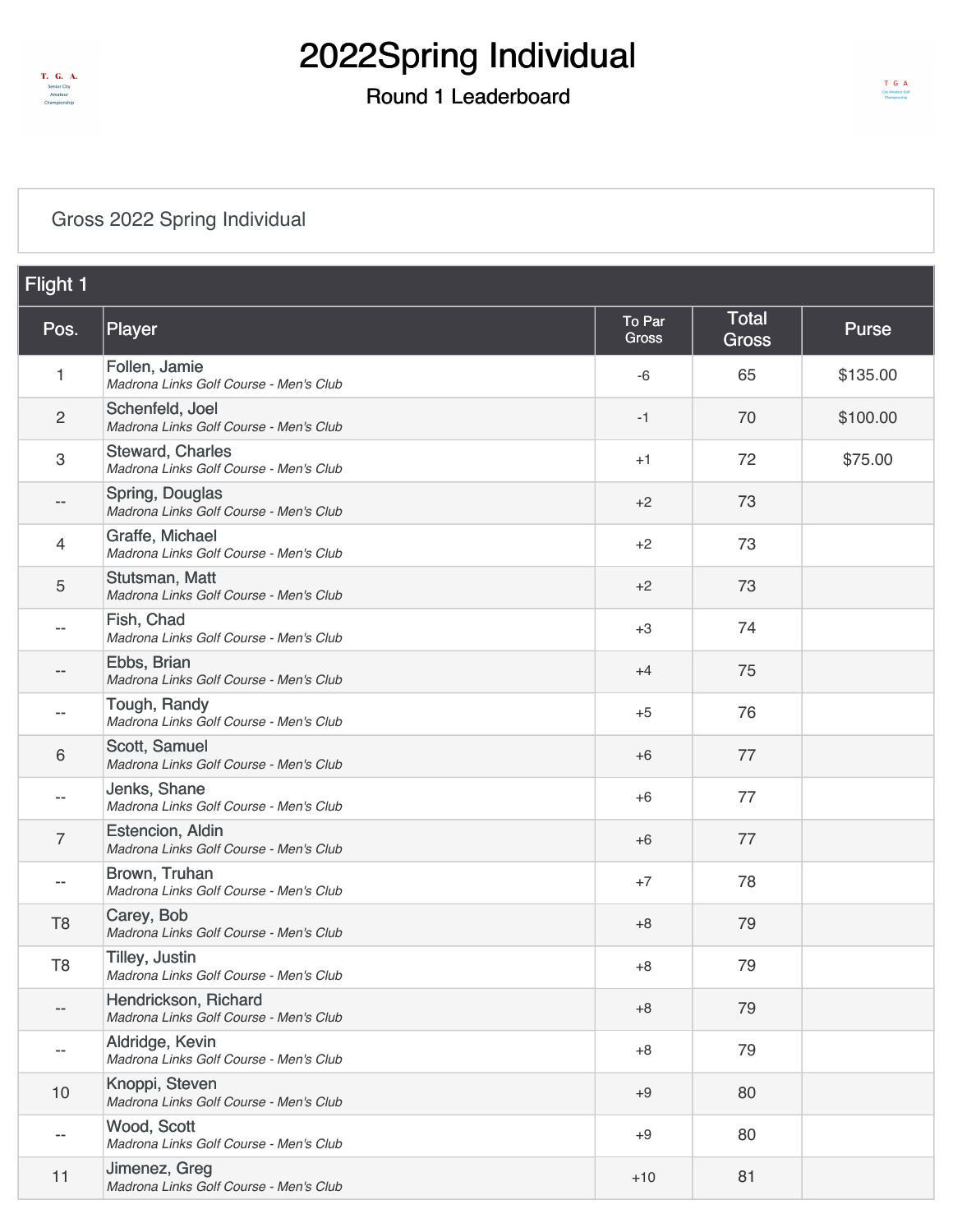

| 12                       | Anderson, Mark<br>Madrona Links Golf Course - Men's Club     | $+12$                  | 83                           |              |
|--------------------------|--------------------------------------------------------------|------------------------|------------------------------|--------------|
| 13                       | Hamann, Tracy<br>Madrona Links Golf Course - Men's Club      | $+14$                  | 85                           |              |
| $-$                      | Reynolds, Michael<br>Meadow Park Golf Course - Men's Club    | $+14$                  | 85                           |              |
|                          | Brown, Nate<br>Madrona Links Golf Course - Men's Club        | $+18$                  | 89                           |              |
| Flight 2                 |                                                              |                        |                              |              |
| Pos.                     | Player                                                       | To Par<br><b>Gross</b> | <b>Total</b><br><b>Gross</b> | <b>Purse</b> |
| 1                        | Kasemeier, Eric<br>Madrona Links Golf Course - Men's Club    | $+1$                   | 72                           | \$135.00     |
| $ -$                     | Castagno, Ron<br>Madrona Links Golf Course - Men's Club      | $+4$                   | 75                           |              |
| $\overline{c}$           | Dzingle, Russ<br>Madrona Links Golf Course - Men's Club      | $+6$                   | 77                           | \$100.00     |
| 3                        | Moody, Paul<br>Madrona Links Golf Course - Men's Club        | $+7$                   | 78                           | \$75.00      |
| --                       | Norlin, Larry<br>Madrona Links Golf Course - Men's Club      | $+10$                  | 81                           |              |
| $\overline{4}$           | Gardner, Donald<br>Madrona Links Golf Course - Men's Club    | $+11$                  | 82                           |              |
| $\overline{\phantom{m}}$ | Woodstrom, John<br>Madrona Links Golf Course - Men's Club    | $+11$                  | 82                           |              |
| $- -$                    | Turney, Ryan<br>Madrona Links Golf Course - Men's Club       | $+12$                  | 83                           |              |
| 5                        | Bergtoll, Ron<br>Madrona Links Golf Course - Men's Club      | $+13$                  | 84                           |              |
| $- -$                    | Grabowski, Bernard<br>Madrona Links Golf Course - Men's Club | $+14$                  | 85                           |              |
| 6                        | Allen, Gary<br>Madrona Links Golf Course - Men's Club        | $+14$                  | 85                           |              |
| $\overline{7}$           | Dzingle, Zack<br>Madrona Links Golf Course - Men's Club      | $+15$                  | 86                           |              |
| --                       | Kendall, Brian<br>Madrona Links Golf Course - Men's Club     | $+15$                  | 86                           |              |
| --                       | Berejikian, Barry<br>Madrona Links Golf Course - Men's Club  | $+15$                  | 86                           |              |
| 8                        | Smith, Roger<br>Madrona Links Golf Course - Men's Club       | $+17$                  | 88                           |              |
| $- -$                    | Aravena, Patricio<br>Madrona Links Golf Course - Men's Club  | $+18$                  | 89                           |              |
| --                       | Maluo, Clancy<br>Madrona Links Golf Course - Men's Club      | $+18$                  | 89                           |              |
| 9                        | Minnich, Steve<br>Madrona Links Golf Course - Men's Club     | $+19$                  | 90                           |              |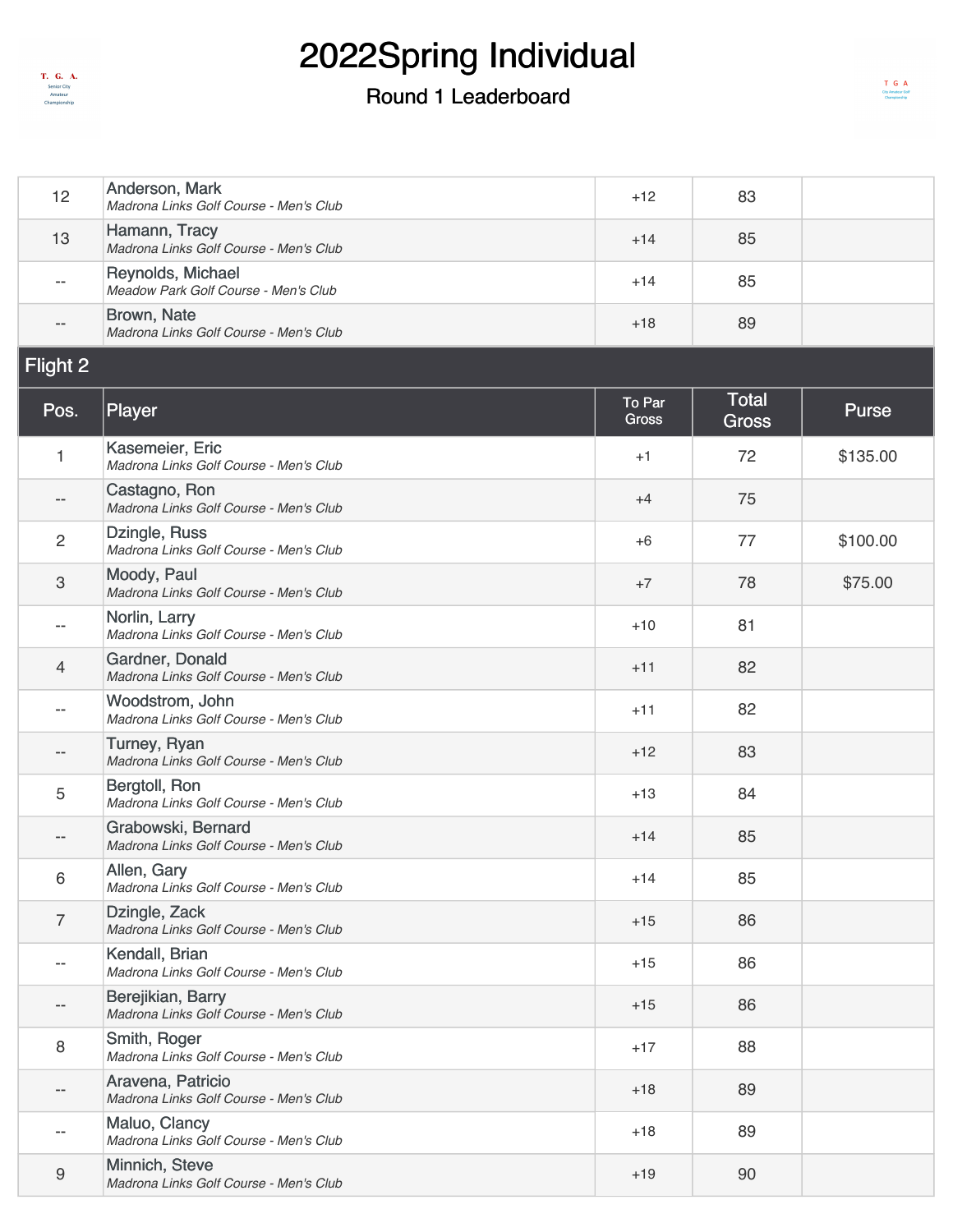

| 10                        | Shaw, Cody<br>Madrona Links Golf Course - Men's Club               | $+20$                    | 91                           |              |
|---------------------------|--------------------------------------------------------------------|--------------------------|------------------------------|--------------|
|                           | <b>Turnbull, Matthew</b><br>Madrona Links Golf Course - Men's Club | $+21$                    | 92                           |              |
| $\overline{a}$            | Hall, John<br>Madrona Links Golf Course - Men's Club               | $+21$                    | 92                           |              |
| 11                        | Kennedy, Harold<br>Madrona Links Golf Course - Men's Club          | $+25$                    | 96                           |              |
| 12                        | Campbell, Joe<br>Madrona Links Golf Course - Men's Club            | $\overline{\phantom{a}}$ | <b>DQ</b>                    |              |
| Flight 3                  |                                                                    |                          |                              |              |
| Pos.                      | Player                                                             | To Par<br><b>Gross</b>   | <b>Total</b><br><b>Gross</b> | <b>Purse</b> |
| 1                         | Kvinsland, Lars<br>Madrona Links Golf Course - Men's Club          | $+8$                     | 79                           | \$135.00     |
| $\sqrt{2}$                | <b>Rupert, Michael</b><br>Madrona Links Golf Course - Men's Club   | $+10$                    | 81                           | \$100.00     |
|                           | House, Bruce<br>Madrona Links Golf Course - Men's Club             | $+11$                    | 82                           |              |
| --                        | Fabrizio, Andrew<br>Madrona Links Golf Course - Men's Club         | $+12$                    | 83                           |              |
| $\ensuremath{\mathsf{3}}$ | Schindele, Scott<br>Madrona Links Golf Course - Men's Club         | $+15$                    | 86                           | \$75.00      |
| --                        | Hawkins, Ron<br>Madrona Links Golf Course - Men's Club             | $+16$                    | 87                           |              |
| 4                         | <b>Waggoner, Monty</b><br>Madrona Links Golf Course - Men's Club   | $+17$                    | 88                           |              |
| --                        | Foster, Charles<br>Madrona Links Golf Course - Men's Club          | $+17$                    | 88                           |              |
| --                        | Viafore, Pat<br>Madrona Links Golf Course - Men's Club             | $+18$                    | 89                           |              |
| 5                         | Jorgensen, Len<br>Madrona Links Golf Course - Men's Club           | $+18$                    | 89                           |              |
| $\,6$                     | Job, Jeff<br>Madrona Links Golf Course - Men's Club                | $+19$                    | 90                           |              |
| $\overline{7}$            | Donner, Jon<br>Madrona Links Golf Course - Men's Club              | $+20$                    | 91                           |              |
| $- -$                     | Ebbs, Richard<br>Madrona Links Golf Course - Men's Club            | $+20$                    | 91                           |              |
| $-\,-$                    | Russell, Allen<br>Madrona Links Golf Course - Men's Club           | $+20$                    | 91                           |              |
| $\, 8$                    | Roadhouse, Gary<br>Madrona Links Golf Course - Men's Club          | $+21$                    | 92                           |              |
| --                        | Day, Michael<br>Madrona Links Golf Course - Men's Club             | $+21$                    | 92                           |              |
| --                        | Carbone, Curt<br>Madrona Links Golf Course - Men's Club            | $+23$                    | 94                           |              |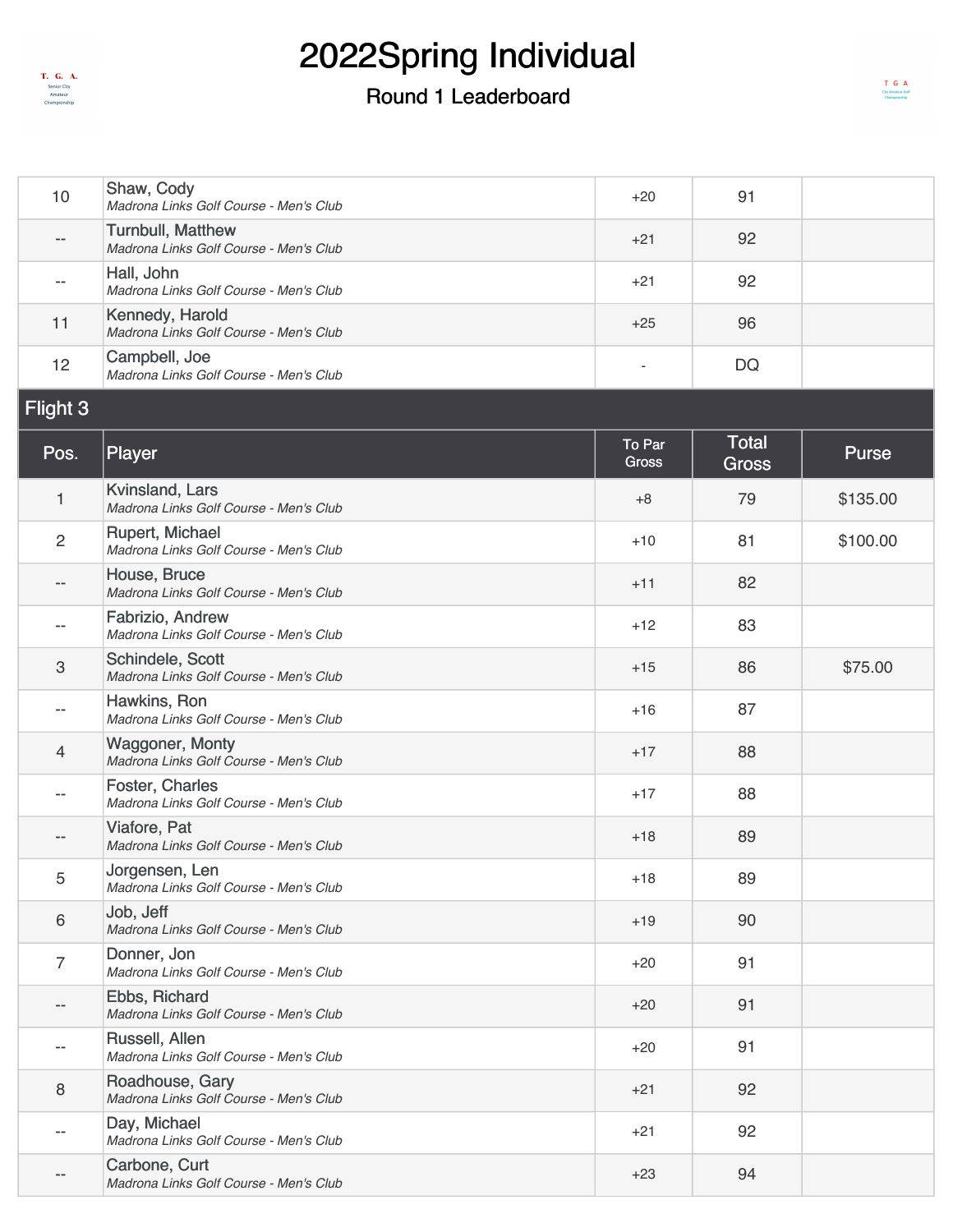

### Round 1 Leaderboard

| $9\,$                     | Gardner, Jeff<br>Madrona Links Golf Course - Men's Club          | $+25$                  | 96                           |              |
|---------------------------|------------------------------------------------------------------|------------------------|------------------------------|--------------|
| --                        | Krugmire, David<br>Madrona Links Golf Course - Men's Club        | $+26$                  | 97                           |              |
| 10                        | Olson, John<br>Madrona Links Golf Course - Men's Club            | $+27$                  | 98                           |              |
| $-\, -$                   | Domeika, Stanley<br>Madrona Links Golf Course - Men's Club       | $+28$                  | 99                           |              |
| 11                        | Erickson, Gust<br>Madrona Links Golf Course - Men's Club         | $+38$                  | 109                          |              |
| Flight 4                  |                                                                  |                        |                              |              |
| Pos.                      | Player                                                           | To Par<br><b>Gross</b> | <b>Total</b><br><b>Gross</b> | <b>Purse</b> |
| 1                         | Barracoso, Tony<br>Madrona Links Golf Course - Men's Club        | $+13$                  | 84                           | \$135.00     |
| $\overline{2}$            | Miller, Larry<br>Madrona Links Golf Course - Men's Club          | $+18$                  | 89                           | \$100.00     |
| $\ensuremath{\mathsf{3}}$ | Loftus, John<br>Madrona Links Golf Course - Men's Club           | $+20$                  | 91                           | \$75.00      |
| --                        | Knight, Robert<br>Madrona Links Golf Course - Men's Club         | $+21$                  | 92                           |              |
| --                        | Grant, Byron<br>Madrona Links Golf Course - Men's Club           | $+21$                  | 92                           |              |
| 4                         | Heinold, Herbie<br>Madrona Links Golf Course - Men's Club        | $+22$                  | 93                           |              |
|                           | Odash, Michael<br>Madrona Links Golf Course - Men's Club         | $+25$                  | 96                           |              |
| 5                         | Grubbs, Ed<br>Madrona Links Golf Course - Men's Club             | $+25$                  | 96                           |              |
| $\,6$                     | <b>Whittaker, Paul</b><br>Madrona Links Golf Course - Men's Club | $+25$                  | 96                           |              |
| $-\,-$                    | Madrid, David<br>Madrona Links Golf Course - Men's Club          | $+26$                  | 97                           |              |
| $\overline{7}$            | Viafore, Richard<br>Madrona Links Golf Course - Men's Club       | $+26$                  | 97                           |              |
| $-\,-$                    | <b>Bush, Scott</b><br>Madrona Links Golf Course - Men's Club     | $+27$                  | 98                           |              |
| 8                         | <b>Madrid, Davey</b><br>Madrona Links Golf Course - Men's Club   | $+27$                  | 98                           |              |
| $\boldsymbol{9}$          | Pangis, Alex<br>Madrona Links Golf Course - Men's Club           | $+28$                  | 99                           |              |
| 10                        | Dann, Charles<br>Madrona Links Golf Course - Men's Club          | $+28$                  | 99                           |              |
| $-$                       | O'Neal, Tom<br>Madrona Links Golf Course - Men's Club            | $+28$                  | 99                           |              |
| $-\,-$                    | Balaton, Kevin<br>Madrona Links Golf Course - Men's Club         | $+29$                  | 100                          |              |

 $\begin{array}{cc} T & G & A \\ \textcolor{red}{\text{Chy}}\textcolor{red}{\text{femine-Def}} \\ \textcolor{red}{\text{Cay}}\textcolor{red}{\text{femine-Def}} \end{array}$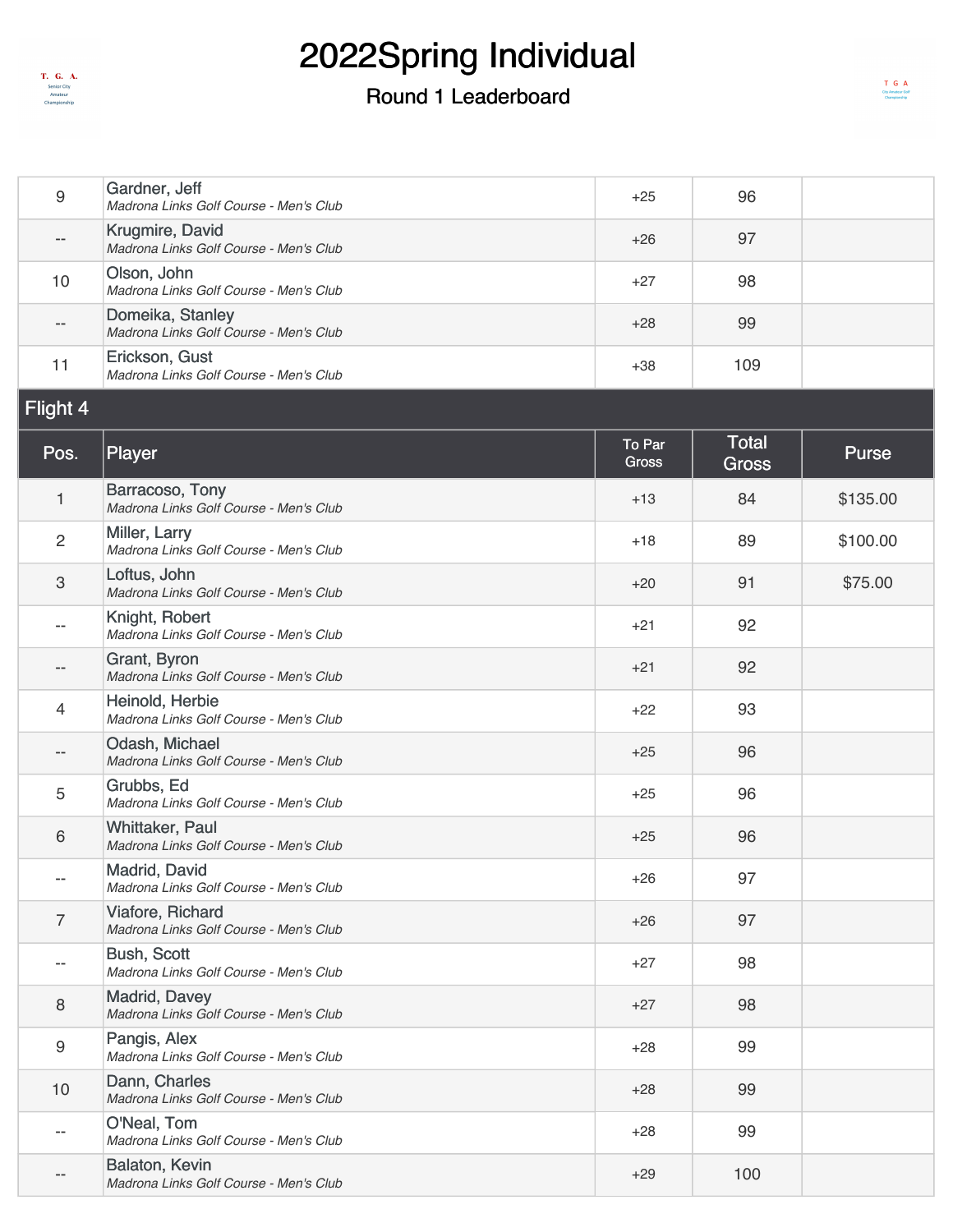

| $- -$                             | Finnell, Dave<br>Madrona Links Golf Course - Men's Club     | +31   | 102 |  |
|-----------------------------------|-------------------------------------------------------------|-------|-----|--|
| $- -$                             | Pangis, John<br>Madrona Links Golf Course - Men's Club      | $+31$ | 102 |  |
| $- -$                             | Viafore, Donnie<br>Madrona Links Golf Course - Men's Club   | $+36$ | 107 |  |
| $- -$                             | Patalano, Francis<br>Madrona Links Golf Course - Men's Club | $+36$ | 107 |  |
| Total Purse Allocated: \$1,240.00 |                                                             |       |     |  |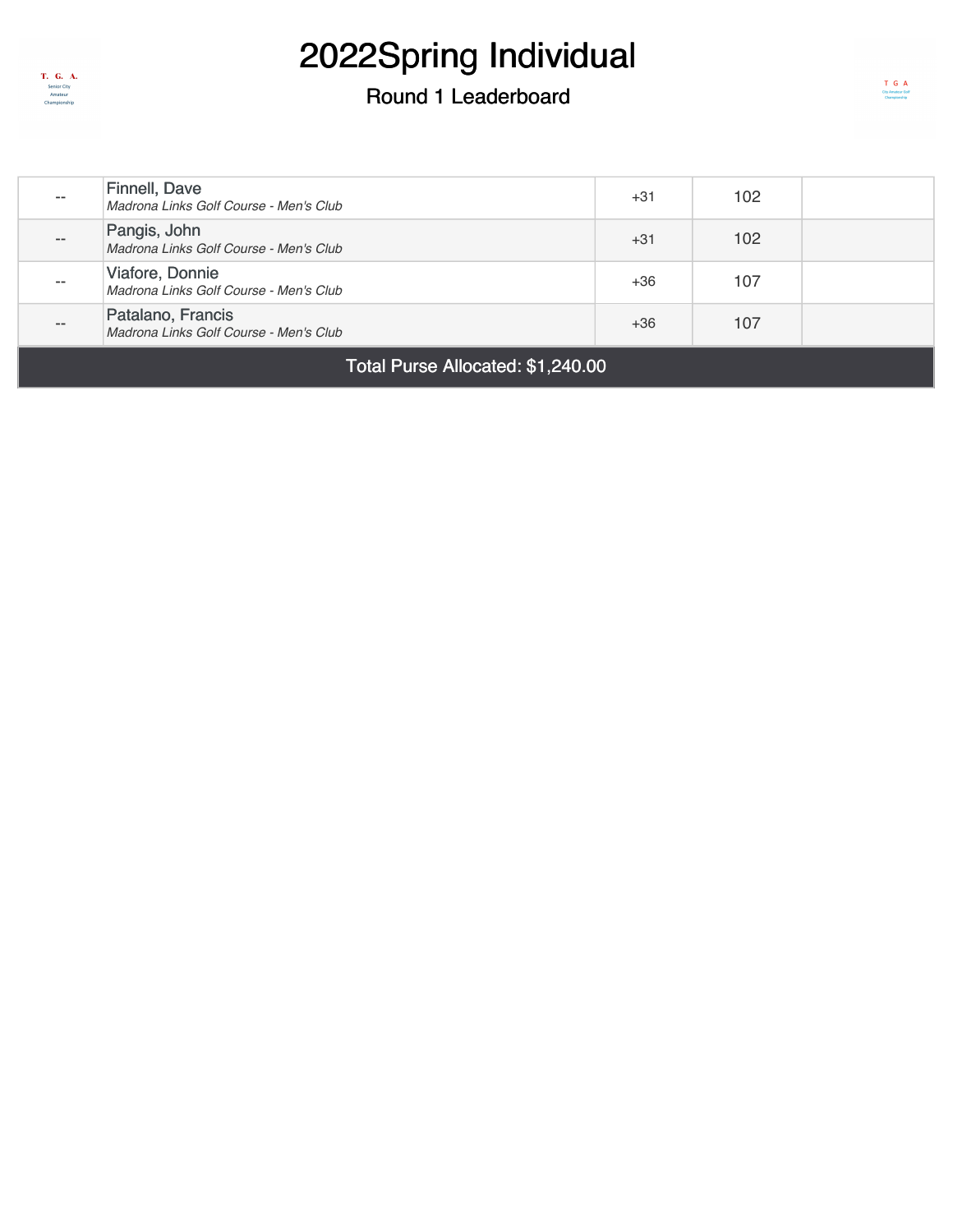

### Round 1 Leaderboard

#### [Net 2022 Spring Individual](https://static.golfgenius.com/v2tournaments/8497153163122452002?called_from=&round_index=1)

| Flight 1          |                                                                 |                      |                            |          |
|-------------------|-----------------------------------------------------------------|----------------------|----------------------------|----------|
| Pos.              | Player                                                          | To Par<br><b>Net</b> | <b>Total</b><br><b>Net</b> | Purse    |
| --                | Follen, Jamie<br>Madrona Links Golf Course - Men's Club         | $-2$                 | 69                         |          |
| 1                 | Tough, Randy<br>Madrona Links Golf Course - Men's Club          | -1                   | 70                         | \$135.00 |
| $\overline{2}$    | Fish, Chad<br>Madrona Links Golf Course - Men's Club            | -1                   | 70                         | \$100.00 |
| 3                 | Brown, Truhan<br>Madrona Links Golf Course - Men's Club         | Ε                    | 71                         | \$75.00  |
| 4                 | Spring, Douglas<br>Madrona Links Golf Course - Men's Club       | $+1$                 | 72                         | \$55.00  |
| --                | Steward, Charles<br>Madrona Links Golf Course - Men's Club      | $+1$                 | 72                         |          |
| 5                 | Ebbs, Brian<br>Madrona Links Golf Course - Men's Club           | $+1$                 | 72                         |          |
| --                | Graffe, Michael<br>Madrona Links Golf Course - Men's Club       | $+1$                 | 72                         |          |
| 6                 | Jenks, Shane<br>Madrona Links Golf Course - Men's Club          | $+1$                 | 72                         |          |
| --                | Schenfeld, Joel<br>Madrona Links Golf Course - Men's Club       | $+2$                 | 73                         |          |
| $\overline{7}$    | Hendrickson, Richard<br>Madrona Links Golf Course - Men's Club  | $+2$                 | 73                         |          |
| 8                 | Aldridge, Kevin<br>Madrona Links Golf Course - Men's Club       | $+2$                 | 73                         |          |
|                   | Stutsman, Matt<br>Madrona Links Golf Course - Men's Club        | $+3$                 | 74                         |          |
| $- -$             | Carey, Bob<br>Madrona Links Golf Course - Men's Club            | $+3$                 | 74                         |          |
| --                | <b>Tilley, Justin</b><br>Madrona Links Golf Course - Men's Club | $+3$                 | 74                         |          |
| 9                 | Wood, Scott<br>Madrona Links Golf Course - Men's Club           | $+3$                 | 74                         |          |
| --                | Scott, Samuel<br>Madrona Links Golf Course - Men's Club         | $+4$                 | 75                         |          |
| $\qquad \qquad -$ | Estencion, Aldin<br>Madrona Links Golf Course - Men's Club      | $+5$                 | 76                         |          |
| $-$               | Jimenez, Greg<br>Madrona Links Golf Course - Men's Club         | $+7$                 | 78                         |          |
| 10                | Reynolds, Michael<br>Meadow Park Golf Course - Men's Club       | $+7$                 | 78                         |          |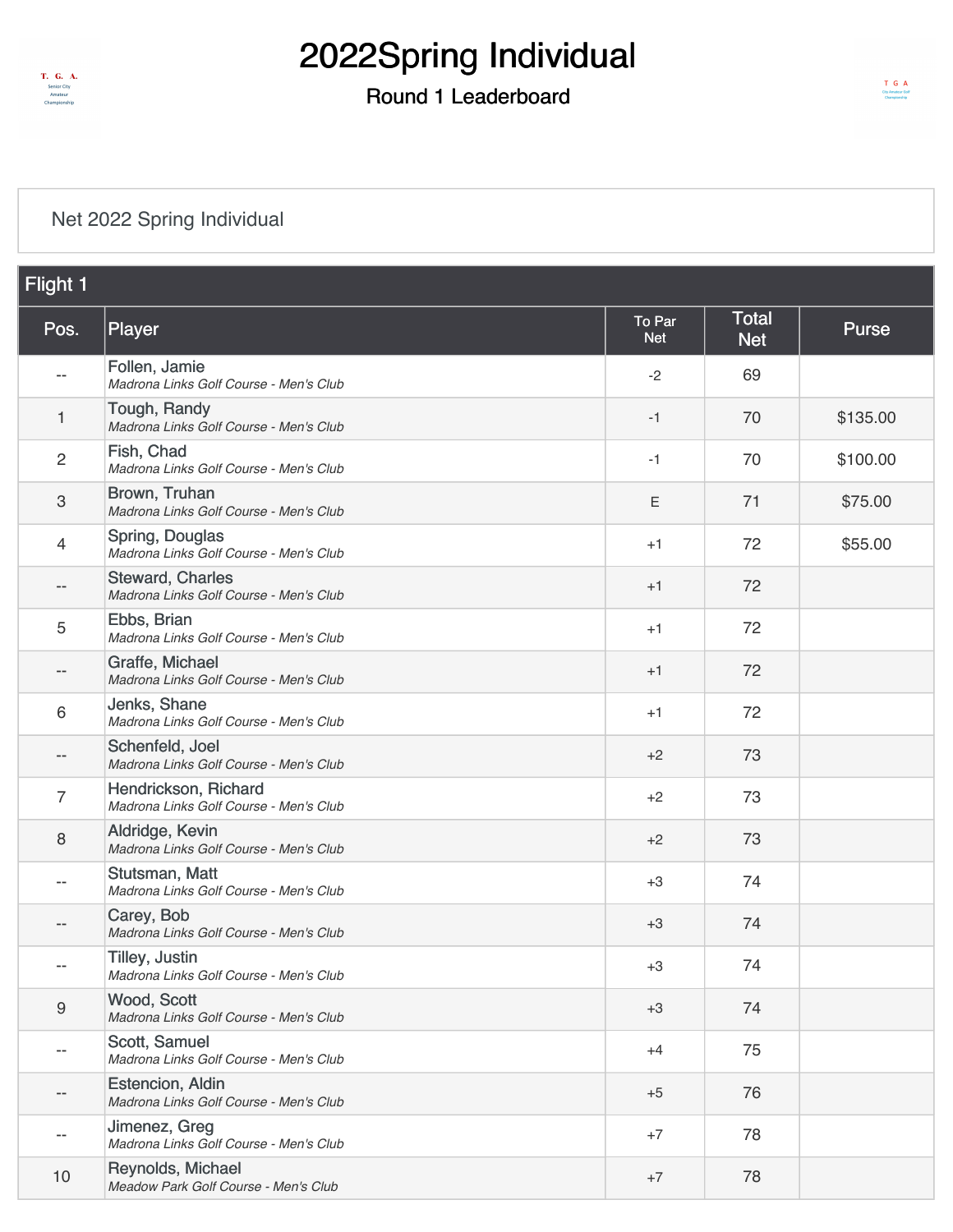

| $\overline{\phantom{m}}$  | Knoppi, Steven<br>Madrona Links Golf Course - Men's Club     | $+8$                 | 79                         |              |
|---------------------------|--------------------------------------------------------------|----------------------|----------------------------|--------------|
| --                        | Anderson, Mark<br>Madrona Links Golf Course - Men's Club     | $+8$                 | 79                         |              |
| 11                        | Brown, Nate<br>Madrona Links Golf Course - Men's Club        | $+11$                | 82                         |              |
|                           | Hamann, Tracy<br>Madrona Links Golf Course - Men's Club      | $+11$                | 82                         |              |
| <b>Flight 2</b>           |                                                              |                      |                            |              |
| Pos.                      | Player                                                       | To Par<br><b>Net</b> | <b>Total</b><br><b>Net</b> | <b>Purse</b> |
| $\overline{\phantom{a}}$  | Kasemeier, Eric<br>Madrona Links Golf Course - Men's Club    | -6                   | 65                         |              |
| $\mathbf{1}$              | Castagno, Ron<br>Madrona Links Golf Course - Men's Club      | $-4$                 | 67                         | \$135.00     |
| $\overline{\phantom{m}}$  | Dzingle, Russ<br>Madrona Links Golf Course - Men's Club      | $-4$                 | 67                         |              |
| $\overline{2}$            | Norlin, Larry<br>Madrona Links Golf Course - Men's Club      | $-2$                 | 69                         | \$100.00     |
| $-\, -$                   | Moody, Paul<br>Madrona Links Golf Course - Men's Club        | $-1$                 | 70                         |              |
| $\ensuremath{\mathsf{3}}$ | Woodstrom, John<br>Madrona Links Golf Course - Men's Club    | $+2$                 | 73                         | \$75.00      |
| $\overline{4}$            | Grabowski, Bernard<br>Madrona Links Golf Course - Men's Club | $+3$                 | 74                         | \$55.00      |
| 5                         | Turney, Ryan<br>Madrona Links Golf Course - Men's Club       | $+3$                 | 74                         |              |
| --                        | Gardner, Donald<br>Madrona Links Golf Course - Men's Club    | $+4$                 | 75                         |              |
| --                        | Bergtoll, Ron<br>Madrona Links Golf Course - Men's Club      | $+4$                 | 75                         |              |
| 6                         | Berejikian, Barry<br>Madrona Links Golf Course - Men's Club  | $+4$                 | 75                         |              |
| $\overline{7}$            | Kendall, Brian<br>Madrona Links Golf Course - Men's Club     | $+5$                 | 76                         |              |
| $-$                       | Dzingle, Zack<br>Madrona Links Golf Course - Men's Club      | $+6$                 | 77                         |              |
| --                        | Allen, Gary<br>Madrona Links Golf Course - Men's Club        | $+6$                 | 77                         |              |
| $\,8\,$                   | Aravena, Patricio<br>Madrona Links Golf Course - Men's Club  | $+8$                 | 79                         |              |
| $\boldsymbol{9}$          | Maluo, Clancy<br>Madrona Links Golf Course - Men's Club      | $+8$                 | 79                         |              |
| --                        | Minnich, Steve<br>Madrona Links Golf Course - Men's Club     | $+8$                 | 79                         |              |
| --                        | Smith, Roger<br>Madrona Links Golf Course - Men's Club       | $+8$                 | 79                         |              |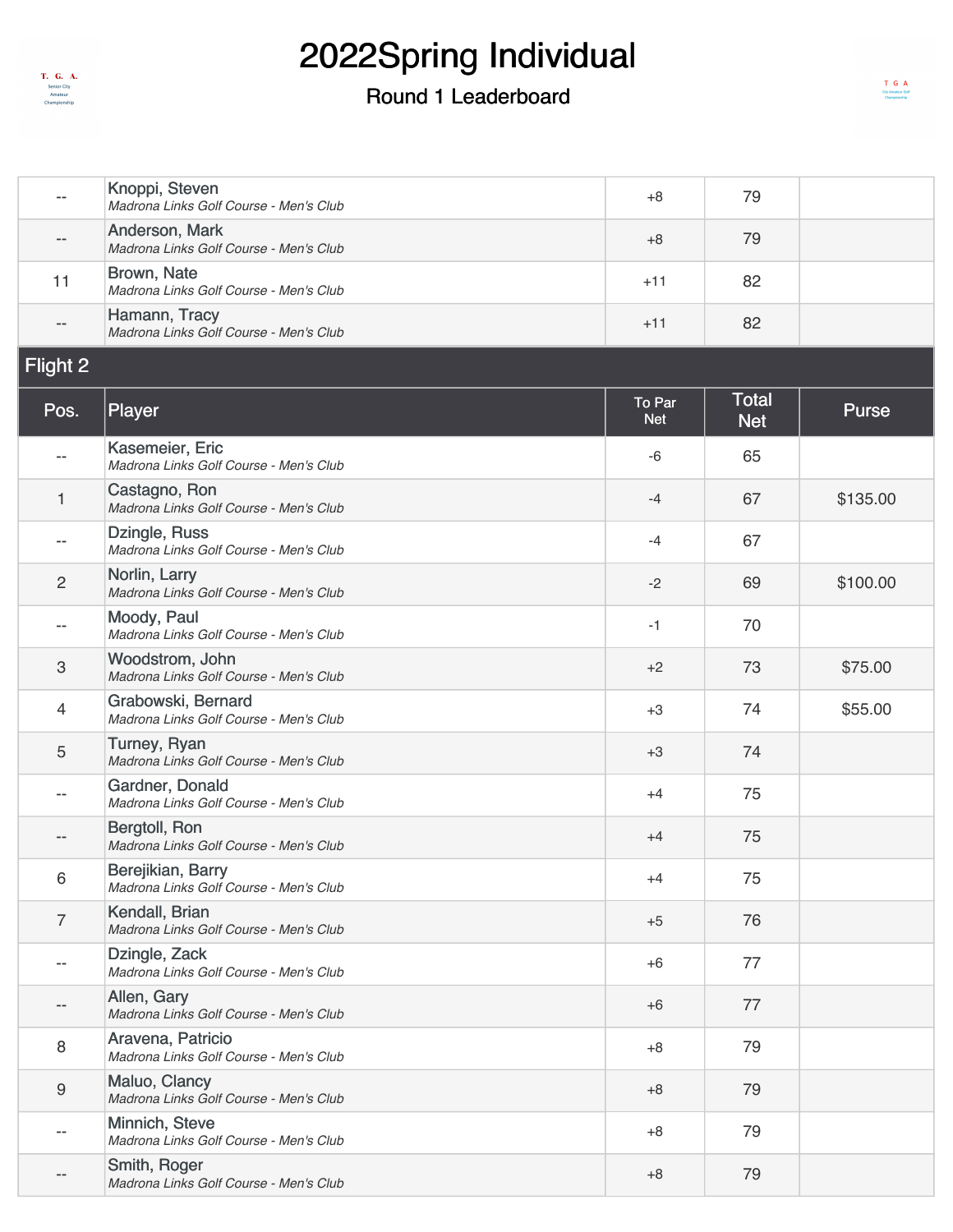

#### Round 1 Leaderboard

 $\begin{array}{cc}\nT & G & A \\
\text{Cry-temperature God} & \text{Onmpicostip}\n\end{array}$ 

| 10                        | <b>Turnbull, Matthew</b><br>Madrona Links Golf Course - Men's Club | $+10$                | 81                         |              |
|---------------------------|--------------------------------------------------------------------|----------------------|----------------------------|--------------|
| $\overline{\phantom{a}}$  | Shaw, Cody<br>Madrona Links Golf Course - Men's Club               | $+12$                | 83                         |              |
| 11                        | Hall, John<br>Madrona Links Golf Course - Men's Club               | $+13$                | 84                         |              |
| --                        | Kennedy, Harold<br>Madrona Links Golf Course - Men's Club          | $+14$                | 85                         |              |
| 12                        | Campbell, Joe<br>Madrona Links Golf Course - Men's Club            |                      | DQ                         |              |
| Flight 3                  |                                                                    |                      |                            |              |
| Pos.                      | Player                                                             | To Par<br><b>Net</b> | <b>Total</b><br><b>Net</b> | <b>Purse</b> |
| $-\,-$                    | Kvinsland, Lars<br>Madrona Links Golf Course - Men's Club          | -6                   | 65                         |              |
| 1                         | House, Bruce<br>Madrona Links Golf Course - Men's Club             | $-2$                 | 69                         | \$135.00     |
| $\qquad \qquad -$         | Rupert, Michael<br>Madrona Links Golf Course - Men's Club          | $-2$                 | 69                         |              |
| $\sqrt{2}$                | Fabrizio, Andrew<br>Madrona Links Golf Course - Men's Club         | E                    | 71                         | \$100.00     |
| $\ensuremath{\mathsf{3}}$ | Hawkins, Ron<br>Madrona Links Golf Course - Men's Club             | $+1$                 | 72                         | \$75.00      |
| $-$                       | Schindele, Scott<br>Madrona Links Golf Course - Men's Club         | $+2$                 | 73                         |              |
| $\overline{4}$            | Foster, Charles<br>Madrona Links Golf Course - Men's Club          | $+3$                 | 74                         | \$55.00      |
| 5                         | Viafore, Pat<br>Madrona Links Golf Course - Men's Club             | $+5$                 | 76                         |              |
| $-$                       | Jorgensen, Len<br>Madrona Links Golf Course - Men's Club           | $+5$                 | 76                         |              |
| 6                         | Ebbs, Richard<br>Madrona Links Golf Course - Men's Club            | $+5$                 | 76                         |              |
| --                        | <b>Waggoner, Monty</b><br>Madrona Links Golf Course - Men's Club   | $+5$                 | 76                         |              |
| $\overline{7}$            | Russell, Allen<br>Madrona Links Golf Course - Men's Club           | $+6$                 | 77                         |              |
| $\qquad \qquad -$         | Job, Jeff<br>Madrona Links Golf Course - Men's Club                | $+6$                 | 77                         |              |
| 8                         | Day, Michael<br>Madrona Links Golf Course - Men's Club             | $+7$                 | 78                         |              |
| $\overline{\phantom{a}}$  | Donner, Jon<br>Madrona Links Golf Course - Men's Club              | $+7$                 | 78                         |              |
| $-$                       | Roadhouse, Gary<br>Madrona Links Golf Course - Men's Club          | $+8$                 | 79                         |              |
| 9                         | Carbone, Curt<br>Madrona Links Golf Course - Men's Club            | $+9$                 | 80                         |              |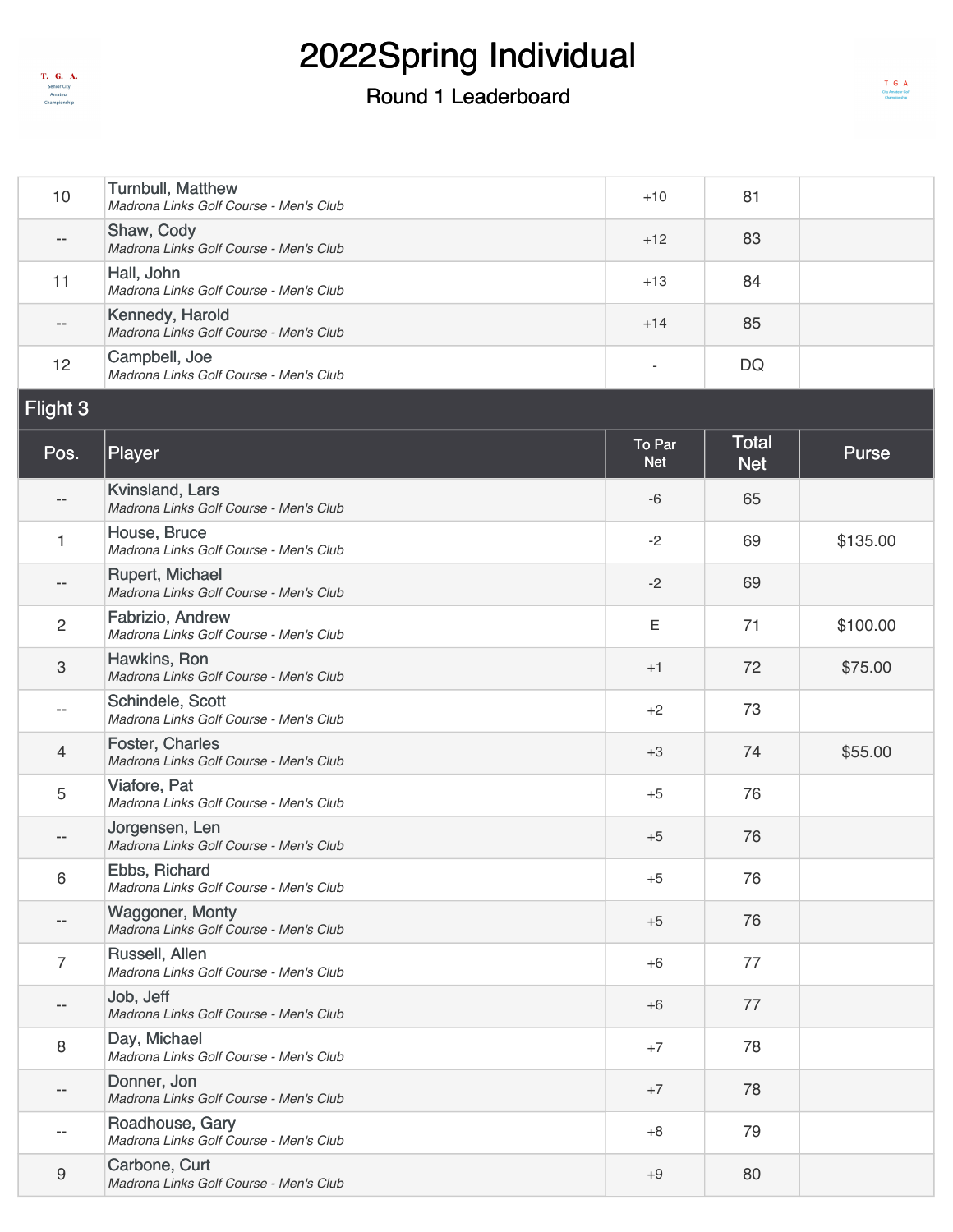

| --                       | Gardner, Jeff<br>Madrona Links Golf Course - Men's Club      | $+11$                | 82                         |              |
|--------------------------|--------------------------------------------------------------|----------------------|----------------------------|--------------|
| 10                       | Krugmire, David<br>Madrona Links Golf Course - Men's Club    | $+12$                | 83                         |              |
| $\overline{\phantom{a}}$ | Olson, John<br>Madrona Links Golf Course - Men's Club        | $+14$                | 85                         |              |
| 11                       | Domeika, Stanley<br>Madrona Links Golf Course - Men's Club   | $+14$                | 85                         |              |
| $ \!-$                   | Erickson, Gust<br>Madrona Links Golf Course - Men's Club     | $+23$                | 94                         |              |
| Flight 4                 |                                                              |                      |                            |              |
| Pos.                     | Player                                                       | To Par<br><b>Net</b> | <b>Total</b><br><b>Net</b> | <b>Purse</b> |
| --                       | Barracoso, Tony<br>Madrona Links Golf Course - Men's Club    | $-3$                 | 68                         |              |
| 1                        | Patalano, Francis<br>Madrona Links Golf Course - Men's Club  | $-1$                 | 70                         | \$135.00     |
| $\overline{c}$           | Knight, Robert<br>Madrona Links Golf Course - Men's Club     | Ε                    | 71                         | \$100.00     |
| 3                        | Grant, Byron<br>Madrona Links Golf Course - Men's Club       | $+1$                 | 72                         | \$75.00      |
| 4                        | Pangis, John<br>Madrona Links Golf Course - Men's Club       | $+2$                 | 73                         | \$55.00      |
| $-$                      | Miller, Larry<br>Madrona Links Golf Course - Men's Club      | $+2$                 | 73                         |              |
| --                       | Loftus, John<br>Madrona Links Golf Course - Men's Club       | $+2$                 | 73                         |              |
| --                       | Heinold, Herbie<br>Madrona Links Golf Course - Men's Club    | $+3$                 | 74                         |              |
| 5                        | Odash, Michael<br>Madrona Links Golf Course - Men's Club     | $+3$                 | 74                         |              |
| 6                        | Madrid, David<br>Madrona Links Golf Course - Men's Club      | $+4$                 | 75                         |              |
| $\overline{7}$           | <b>Bush, Scott</b><br>Madrona Links Golf Course - Men's Club | $+5$                 | 76                         |              |
| $\overline{\phantom{a}}$ | Grubbs, Ed<br>Madrona Links Golf Course - Men's Club         | $+6$                 | 77                         |              |
| 8                        | Balaton, Kevin<br>Madrona Links Golf Course - Men's Club     | $+6$                 | 77                         |              |
| $\boldsymbol{9}$         | Finnell, Dave<br>Madrona Links Golf Course - Men's Club      | $+8$                 | 79                         |              |
| --                       | Pangis, Alex<br>Madrona Links Golf Course - Men's Club       | $+8$                 | 79                         |              |
| 10                       | Viafore, Donnie<br>Madrona Links Golf Course - Men's Club    | $+8$                 | 79                         |              |
| --                       | Viafore, Richard<br>Madrona Links Golf Course - Men's Club   | $+9$                 | 80                         |              |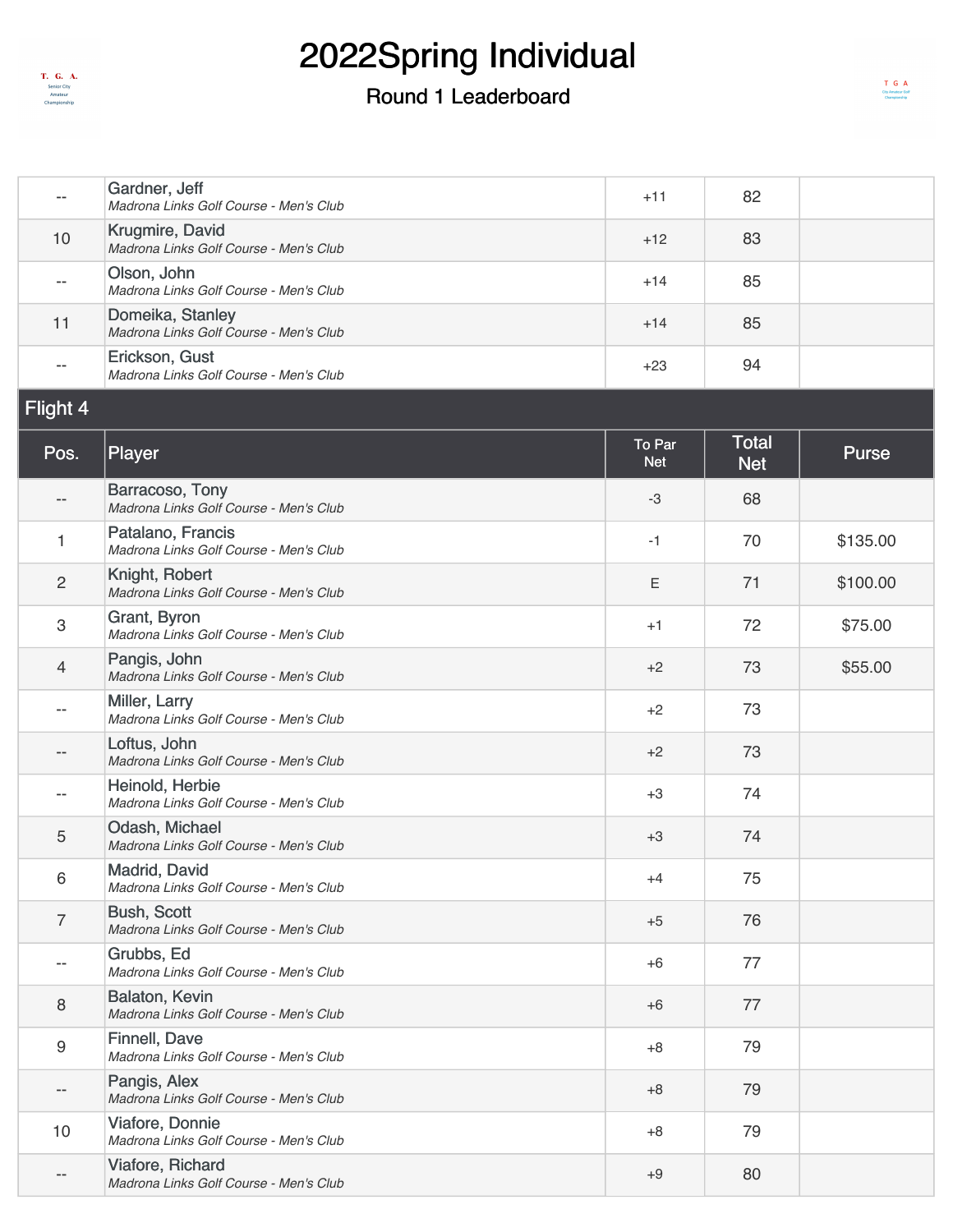

| Total Purse Allocated: \$1,460.00 |                                                                  |       |    |  |
|-----------------------------------|------------------------------------------------------------------|-------|----|--|
|                                   | O'Neal, Tom<br>Madrona Links Golf Course - Men's Club            | $+11$ | 82 |  |
| $- -$                             | <b>Whittaker, Paul</b><br>Madrona Links Golf Course - Men's Club | $+10$ | 81 |  |
| $\qquad \qquad -$                 | <b>Madrid, Davey</b><br>Madrona Links Golf Course - Men's Club   | $+10$ | 81 |  |
| $- -$                             | Dann, Charles<br>Madrona Links Golf Course - Men's Club          | $+9$  | 80 |  |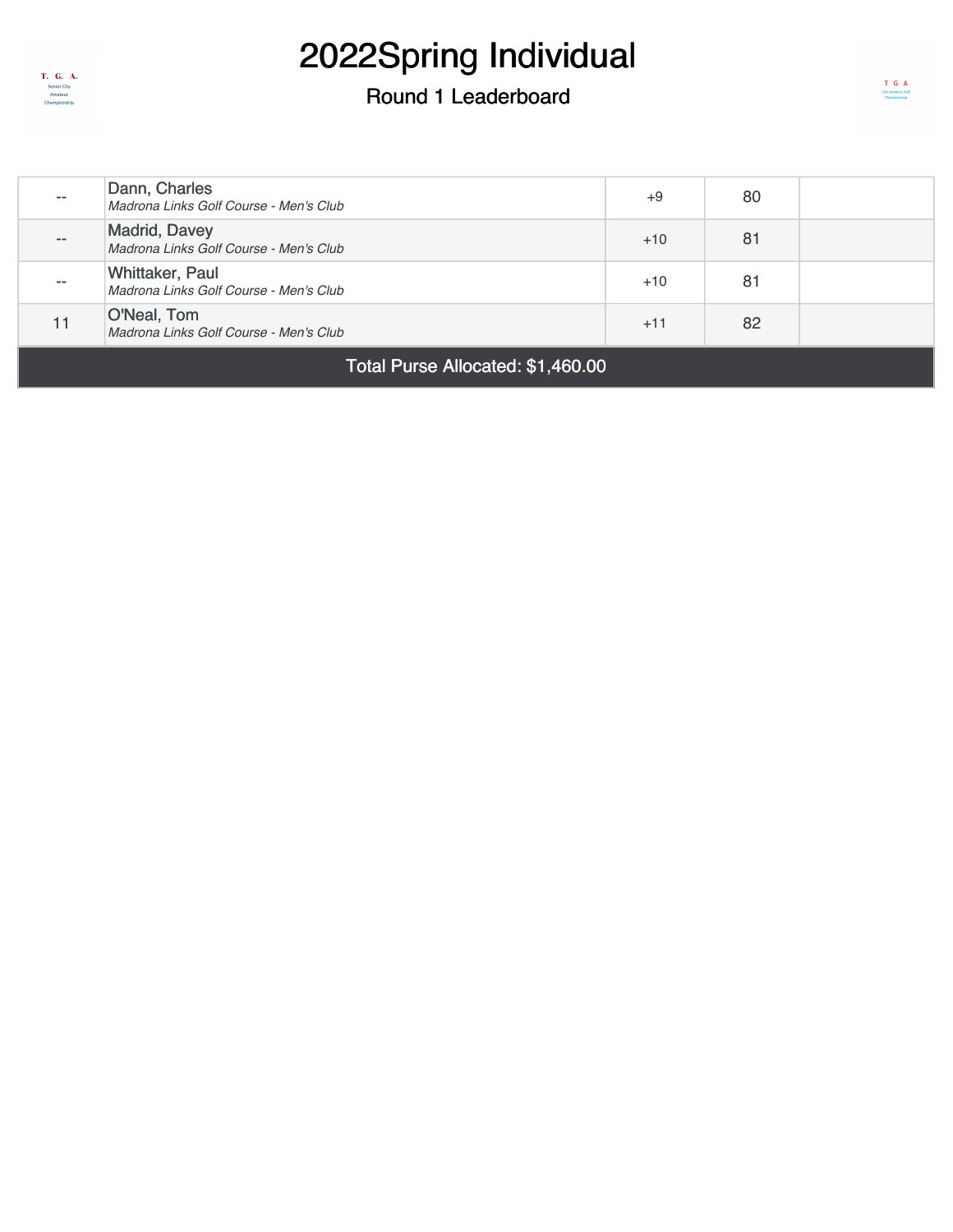

### Round 1 Leaderboard

### [Spring Individual Gross Skins](https://static.golfgenius.com/v2tournaments/8498058241278748209?called_from=&round_index=1)

| Flight 1                                                          |                |              |                          |
|-------------------------------------------------------------------|----------------|--------------|--------------------------|
| Player                                                            | <b>Skins</b>   | <b>Purse</b> | <b>Details</b>           |
| <b>Steward, Charles</b><br>Madrona Links Golf Course - Men's Club | 1              | \$24.00      | Birdie on 13             |
| Jenks, Shane<br>Madrona Links Golf Course - Men's Club            | 1              | \$24.00      | Birdie on 9              |
| Stutsman, Matt<br>Madrona Links Golf Course - Men's Club          | 1              | \$24.00      | Birdie on 6              |
| Aldridge, Kevin<br>Madrona Links Golf Course - Men's Club         | 1              | \$24.00      | Birdie on 3              |
| Graffe, Michael<br>Madrona Links Golf Course - Men's Club         | 1              | \$24.00      | Birdie on 17             |
| Flight 2                                                          |                |              |                          |
| Player                                                            | <b>Skins</b>   | <b>Purse</b> | <b>Details</b>           |
| Kasemeier, Eric<br>Madrona Links Golf Course - Men's Club         | 1              | \$38.00      | Birdie on 9              |
| Moody, Paul<br>Madrona Links Golf Course - Men's Club             | 1              | \$38.00      | Birdie on 6              |
| Turney, Ryan<br>Madrona Links Golf Course - Men's Club            | 1              | \$38.00      | Birdie on 4              |
| Flight 3                                                          |                |              |                          |
| Player                                                            | <b>Skins</b>   | <b>Purse</b> | <b>Details</b>           |
| Kvinsland, Lars<br>Madrona Links Golf Course - Men's Club         | $\overline{2}$ | \$36.00      | Eagle on 5, Birdie on 18 |
| <b>Waggoner, Monty</b><br>Madrona Links Golf Course - Men's Club  | 1              | \$18.00      | Birdie on 4              |
| Fabrizio, Andrew<br>Madrona Links Golf Course - Men's Club        | 1              | \$18.00      | Birdie on 7              |
| Russell, Allen<br>Madrona Links Golf Course - Men's Club          | 1              | \$18.00      | Birdie on 1              |
| Job, Jeff<br>Madrona Links Golf Course - Men's Club               | 1              | \$18.00      | Eagle on 10              |
| Flight 4                                                          |                |              |                          |
| Player                                                            | <b>Skins</b>   | <b>Purse</b> | <b>Details</b>           |
| Knight, Robert<br>Madrona Links Golf Course - Men's Club          | 1              | \$15.00      | Birdie on 15             |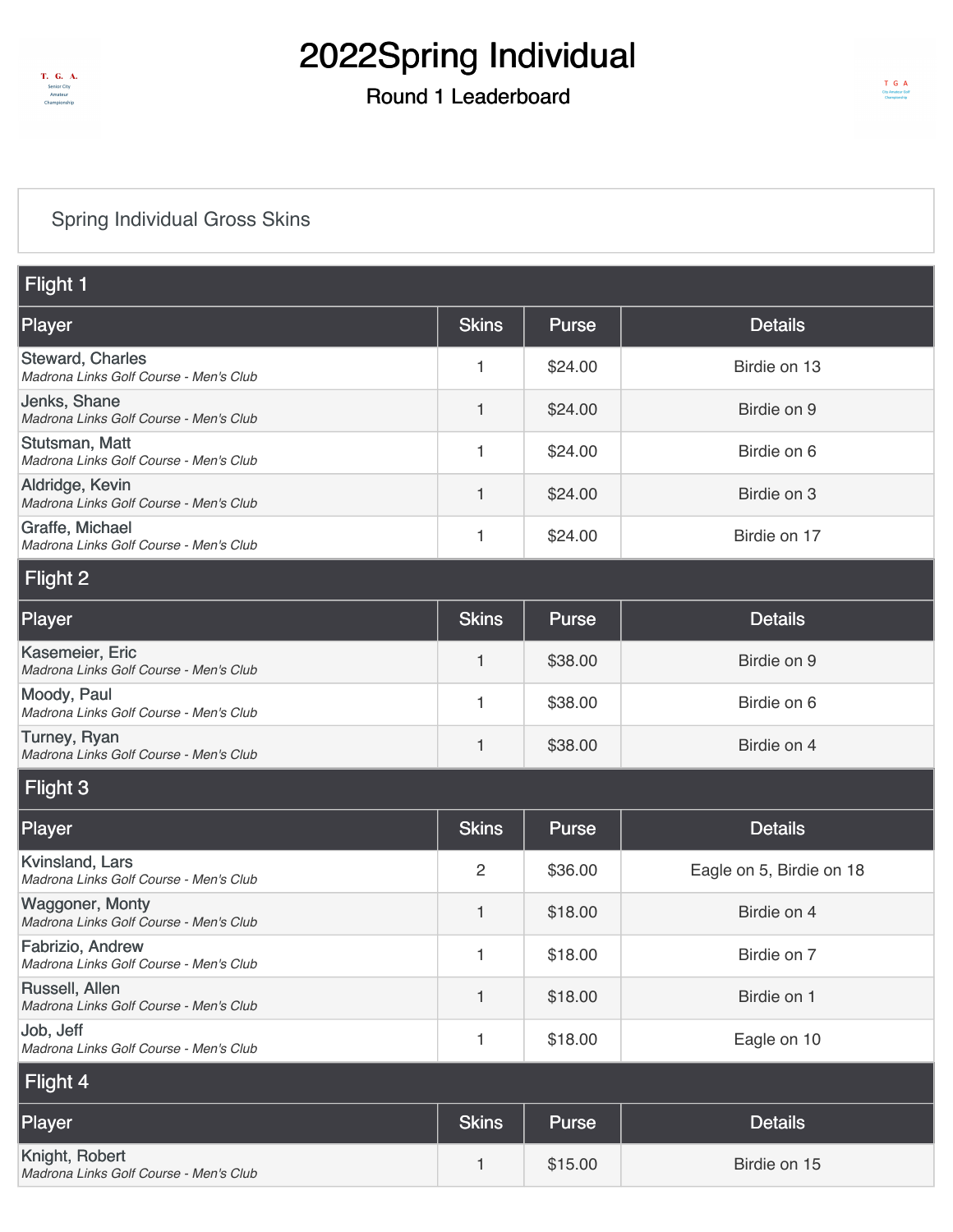

### Round 1 Leaderboard

 $\begin{array}{cc}\nT & G & A \\
\text{Chy Amntau Gal} \\
\text{Champiscatip}\n\end{array}$ 

| Total Purse Allocated: \$447.00                           |  |         |              |  |  |
|-----------------------------------------------------------|--|---------|--------------|--|--|
| Heinold, Herbie<br>Madrona Links Golf Course - Men's Club |  | \$15.00 | Birdie on 13 |  |  |
| Miller, Larry<br>Madrona Links Golf Course - Men's Club   |  | \$15.00 | Birdie on 17 |  |  |
| Barracoso, Tony<br>Madrona Links Golf Course - Men's Club |  | \$15.00 | Birdie on 18 |  |  |
| Loftus, John<br>Madrona Links Golf Course - Men's Club    |  | \$15.00 | Birdie on 7  |  |  |
| Madrid, David<br>Madrona Links Golf Course - Men's Club   |  | \$15.00 | Birdie on 8  |  |  |
| Grant, Byron<br>Madrona Links Golf Course - Men's Club    |  | \$15.00 | Par on 2     |  |  |
|                                                           |  |         |              |  |  |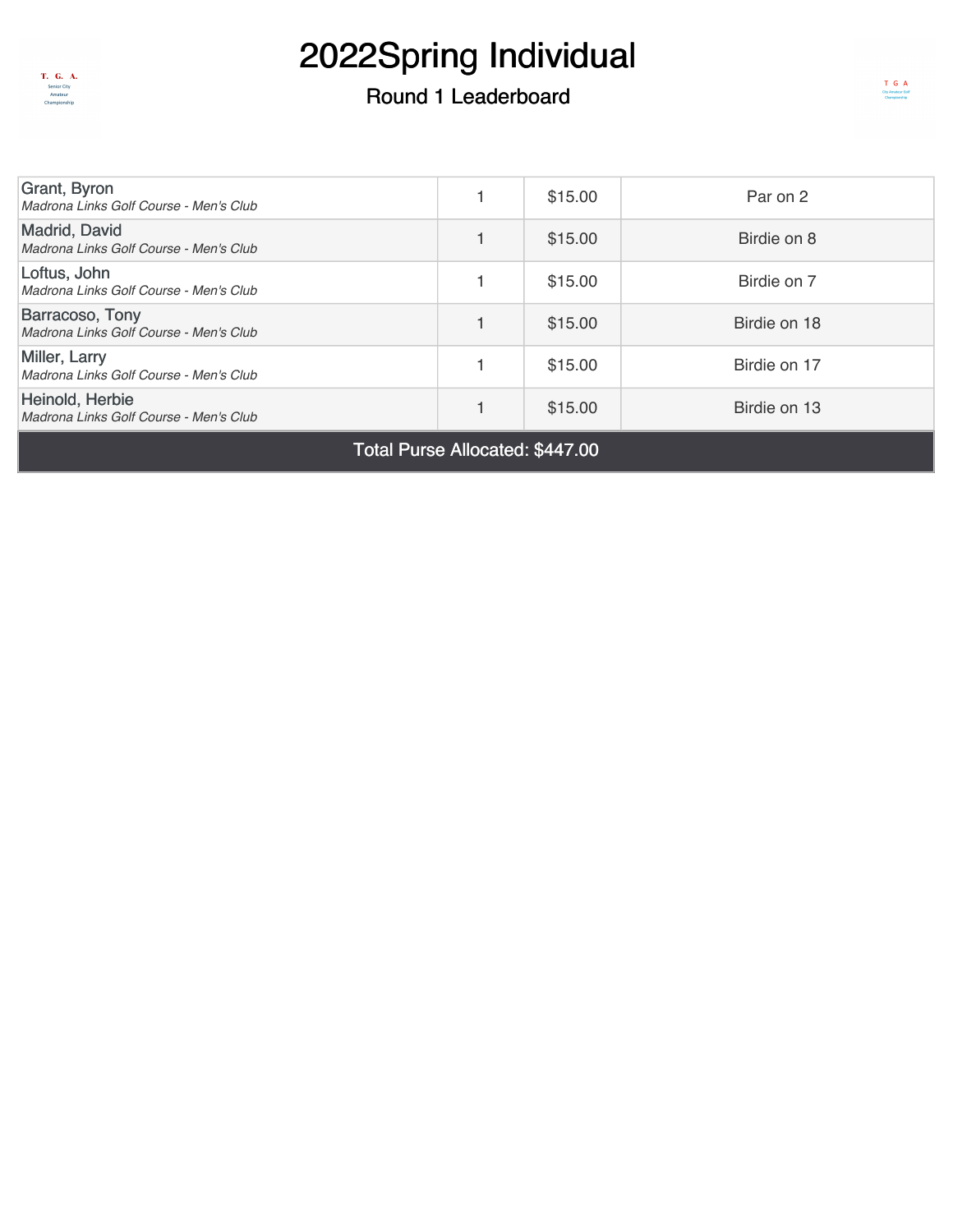

### Round 1 Leaderboard

#### [Spring Individual Net Skins](https://static.golfgenius.com/v2tournaments/8498061712853837362?called_from=&round_index=1)

| Flight 1                                                         |                |              |                                |  |
|------------------------------------------------------------------|----------------|--------------|--------------------------------|--|
| Player                                                           | <b>Skins</b>   | <b>Purse</b> | <b>Details</b>                 |  |
| Jenks, Shane<br>Madrona Links Golf Course - Men's Club           | 1              | \$24.00      | Eagle on 9                     |  |
| Stutsman, Matt<br>Madrona Links Golf Course - Men's Club         | 1.             | \$24.00      | Birdie on 6                    |  |
| Aldridge, Kevin<br>Madrona Links Golf Course - Men's Club        | 1              | \$24.00      | Birdie on 3                    |  |
| Wood, Scott<br>Madrona Links Golf Course - Men's Club            | 1              | \$24.00      | Eagle on 8                     |  |
| Graffe, Michael<br>Madrona Links Golf Course - Men's Club        | 1              | \$24.00      | Birdie on 17                   |  |
| Flight 2                                                         |                |              |                                |  |
| <b>Player</b>                                                    | <b>Skins</b>   | <b>Purse</b> | <b>Details</b>                 |  |
| Norlin, Larry<br>Madrona Links Golf Course - Men's Club          | $\overline{2}$ | \$46.00      | Birdie on 3, Birdie on 18      |  |
| Kasemeier, Eric<br>Madrona Links Golf Course - Men's Club        | 1              | \$23.00      | Eagle on 9                     |  |
| Moody, Paul<br>Madrona Links Golf Course - Men's Club            | 1              | \$23.00      | Birdie on 6                    |  |
| Turney, Ryan<br>Madrona Links Golf Course - Men's Club           | 1              | \$23.00      | Eagle on 4                     |  |
| Flight 3                                                         |                |              |                                |  |
| <b>Player</b>                                                    | <b>Skins</b>   | Purse        | <b>Details</b>                 |  |
| Kvinsland, Lars<br>Madrona Links Golf Course - Men's Club        | $\overline{2}$ | \$36.00      | Double Eagle on 5, Eagle on 18 |  |
| <b>Waggoner, Monty</b><br>Madrona Links Golf Course - Men's Club | 1              | \$18.00      | Eagle on 4                     |  |
| Fabrizio, Andrew<br>Madrona Links Golf Course - Men's Club       | 1              | \$18.00      | Eagle on 7                     |  |
| Russell, Allen<br>Madrona Links Golf Course - Men's Club         | 1              | \$18.00      | Eagle on 1                     |  |
| Job, Jeff<br>Madrona Links Golf Course - Men's Club              | 1              | \$18.00      | Double Eagle on 10             |  |
| Flight 4                                                         |                |              |                                |  |
| <b>Player</b>                                                    | <b>Skins</b>   | Purse        | <b>Details</b>                 |  |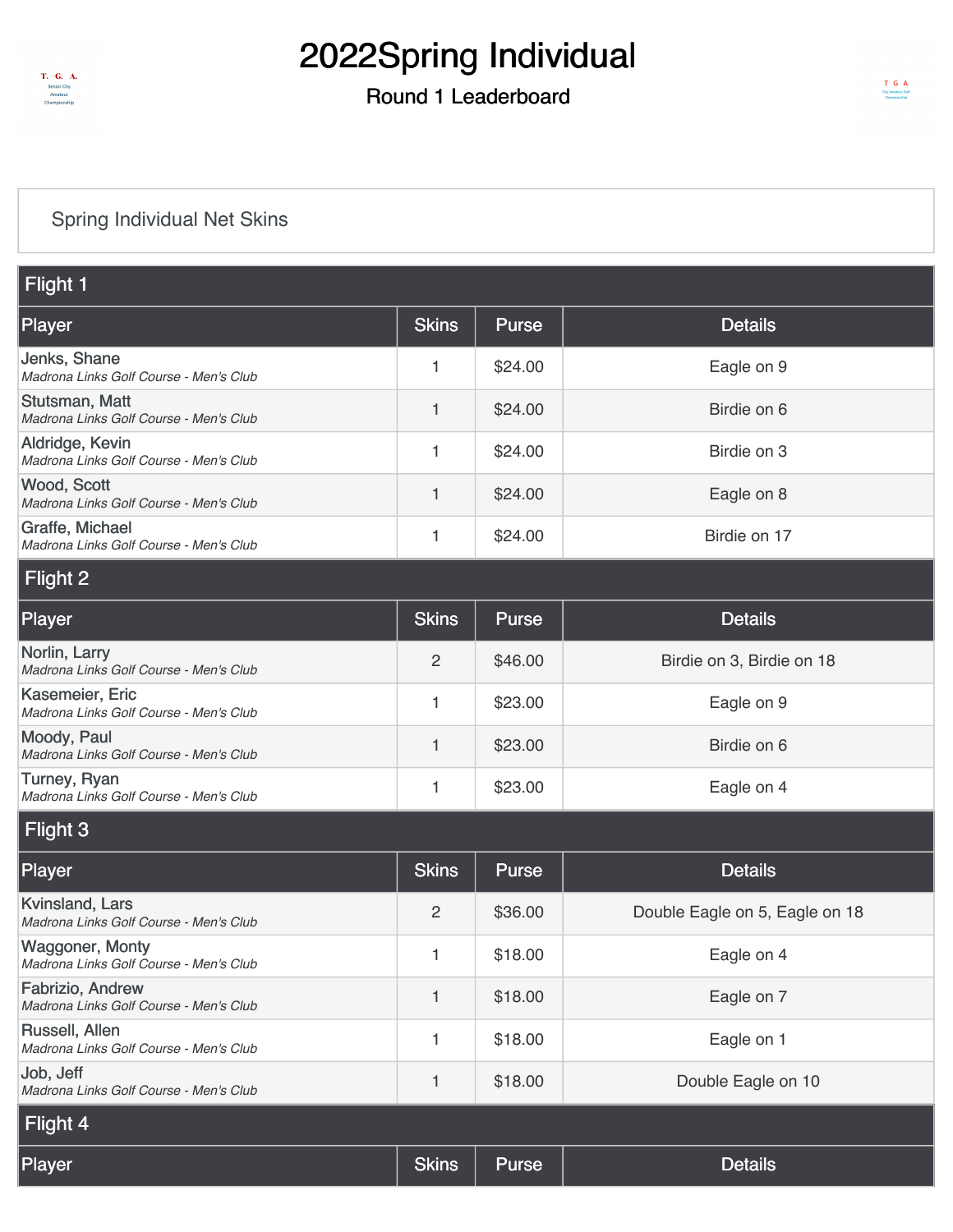

#### Round 1 Leaderboard

| Knight, Robert<br>Madrona Links Golf Course - Men's Club         |  | \$26.00 | Eagle on 15 |  |
|------------------------------------------------------------------|--|---------|-------------|--|
| Grant, Byron<br>Madrona Links Golf Course - Men's Club           |  | \$26.00 | Birdie on 2 |  |
| Loftus, John<br>Madrona Links Golf Course - Men's Club           |  | \$26.00 | Eagle on 7  |  |
| <b>Barracoso, Tony</b><br>Madrona Links Golf Course - Men's Club |  | \$26.00 | Eagle on 18 |  |
|                                                                  |  |         |             |  |

Total Purse Allocated: \$447.00